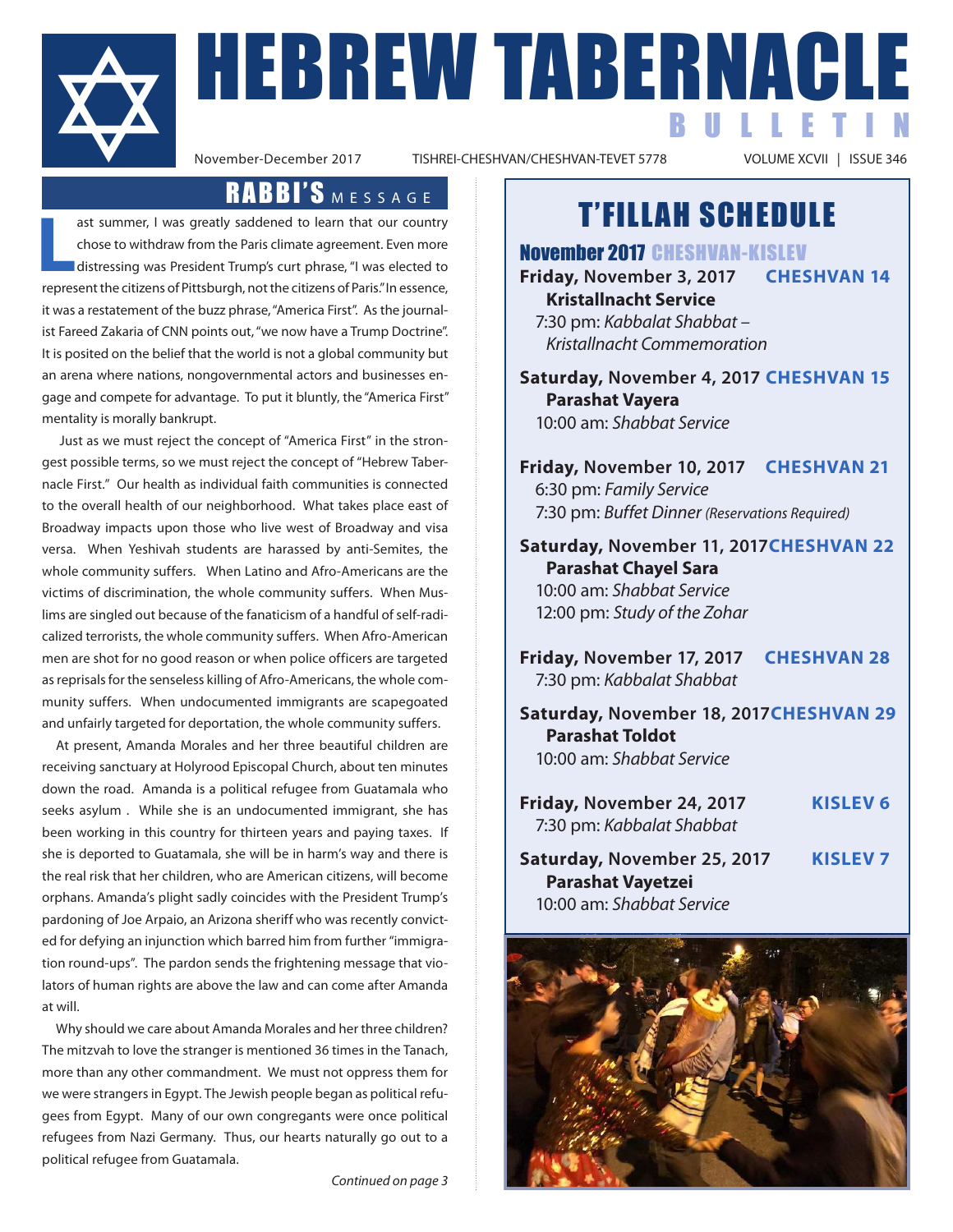

# HEBREW TABERNACLE **CONGREGATION**

*A Liberal Congregation & Progressive Community Center* 

Jeffrey Gale . . Rabbi

| rebjeff2028@gmail.com                                            |  |  |
|------------------------------------------------------------------|--|--|
|                                                                  |  |  |
|                                                                  |  |  |
|                                                                  |  |  |
|                                                                  |  |  |
|                                                                  |  |  |
| jslcsw@aol.com                                                   |  |  |
|                                                                  |  |  |
| rselig@lycos.com                                                 |  |  |
|                                                                  |  |  |
| mkleinnyc@rcn .com                                               |  |  |
|                                                                  |  |  |
| dennykelk@gmail.com                                              |  |  |
|                                                                  |  |  |
|                                                                  |  |  |
| morent@att.net                                                   |  |  |
|                                                                  |  |  |
| desma.holcomb@gmail.com                                          |  |  |
|                                                                  |  |  |
| susan_gellert@yahoo.com                                          |  |  |
| Diana Douglas Sisterhood President                               |  |  |
| dianaddouglas@hotmail.com                                        |  |  |
| Richard Ehrenreich  Men's Club President                         |  |  |
| rehrenreichusa@nyc.rr.com                                        |  |  |
|                                                                  |  |  |
|                                                                  |  |  |
| skhspr@gmail.com                                                 |  |  |
|                                                                  |  |  |
| htoffice@nyc.rr.com                                              |  |  |
|                                                                  |  |  |
| htoffice@nyc.rr.com                                              |  |  |
|                                                                  |  |  |
| 347-843-7111                                                     |  |  |
| Youth & Family Committee htoffice@nyc.rr.com                     |  |  |
| Harriet Bailer, Diana Douglas & Regina gradess GoldWing Curators |  |  |
| EHBailer@aol.com;dianaddouglas@hotmail.com;                      |  |  |
|                                                                  |  |  |
| ReginaG99@gmail.com                                              |  |  |

Web address: *www.hebrewtabernacle.org* Published bi-monthly by the Hebrew tabernacle of Washington Heights 551 Fort Washington Ave. New York, NY 10033-1908 a member of the union for Reform Judaism

Deadline for inclusion in the January-February Bulletin is December 1st material received after that date will be held until the March-April 2018 issue. *htoffice@nyc.rr.com*

# T'FILLAH SCHEDULE

### December 2017 KISLEV/TEVET 5778

| Friday, December 1, 2017<br>6:30 pm: Tot Shabbat<br>6:30 pm: Shabbat Youth Group<br>7:30 pm: Kabbalat Shabbat                                                | <b>KISLEV 13</b> |
|--------------------------------------------------------------------------------------------------------------------------------------------------------------|------------------|
| Saturday, December 2, 2017<br><b>Parashat Vayishlachi</b><br>10:00 am: Shabbat Service                                                                       | <b>KISLEV 14</b> |
| Friday, December 8, 2017<br>7:30 pm: Kabbalat Shabbat                                                                                                        | <b>KISLEV 20</b> |
| Saturday, December 9, 2017<br><b>Parashat Vayeshev</b><br>10:00 am: Shabbat Service<br>12:00 pm: Study of the Zohar                                          | <b>KISLEV 21</b> |
| Friday, December 15, 2017<br><b>Chanukah: 4 Candles</b><br>6:00 pm: Tot Shabbat<br>6:30 pm: Family Service and<br>Menorah lighting                           | <b>KISLEV 27</b> |
| Saturday, December 16, 2017 KISLEV 28<br><b>Chanukah: 5 Candles</b><br><b>Julia Klein Bat Mitzvah</b><br><b>Parashat Miketz</b><br>11:00 am: Shabbat Service |                  |
| Friday, December 22, 2017<br>7:30 pm: Kabbalat Shabbat                                                                                                       | <b>TEVET 4</b>   |
| Saturday, December 23, 2017<br><b>Parashat Vayigash</b><br>10:00 am: Shabbat Service                                                                         | <b>TEVET 5</b>   |
| Friday, December 29, 2017<br>7:00 pm: Kabbalat Shabbat                                                                                                       | <b>TEVET 11</b>  |
| Saturday, December 30, 2017<br><b>Parashat Vayechi</b><br>10:00 am: Shabbat Service                                                                          | <b>TEVET 12</b>  |
| <b>SAVE THE DATE:</b>                                                                                                                                        |                  |
| <b>Interfaith</b>                                                                                                                                            |                  |
|                                                                                                                                                              |                  |
| <b>Thanksgiving Celebration</b>                                                                                                                              |                  |

**November 19th** at **3:00 pm.**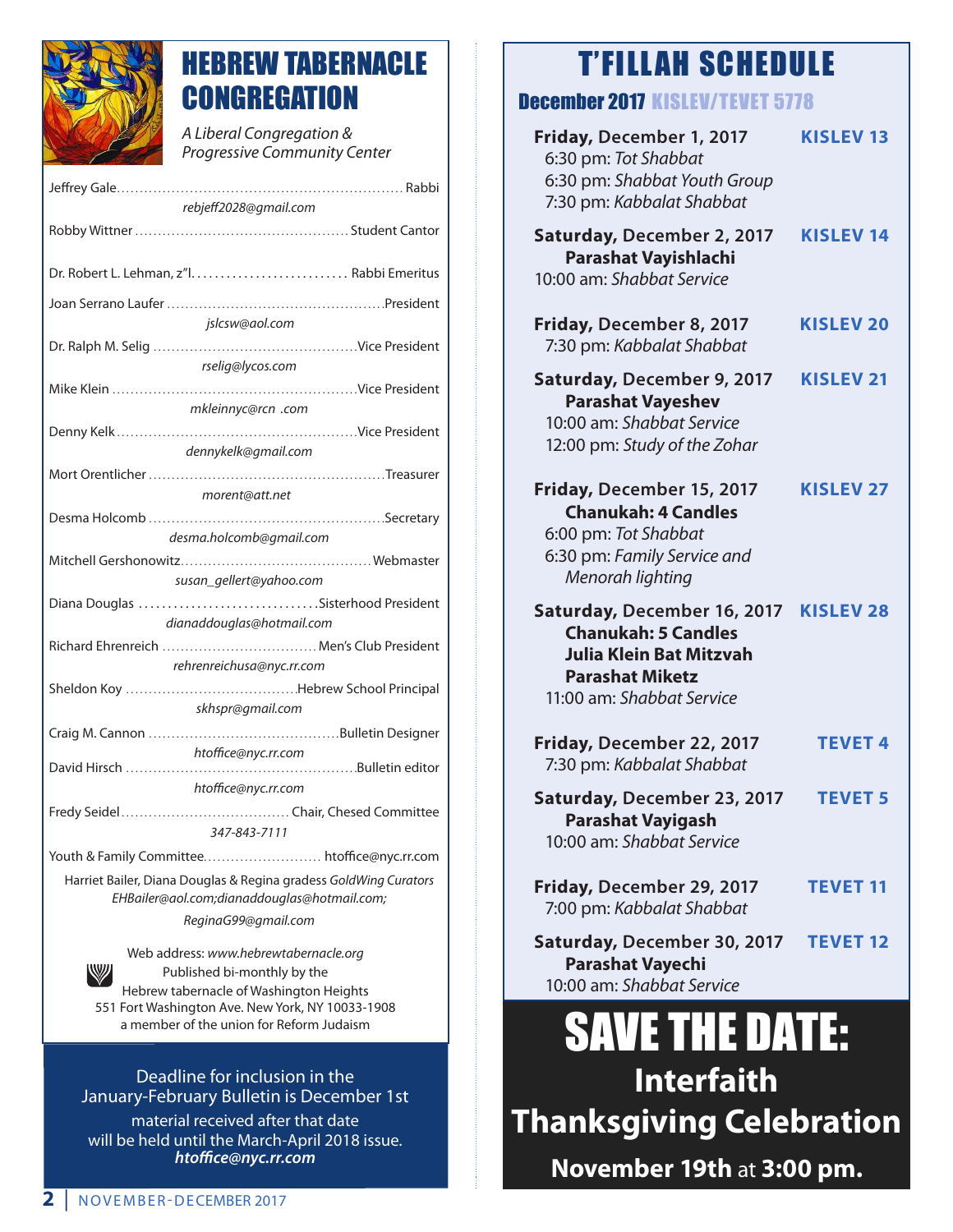### RABBI'S Message

#### *Continued from page 1*

Furthermore, why should we care about the real possibility that DACA--Deferred Action for Childhood Arrivals, could be repealed? Such a move risks the deportation of roughly 800,000 young adults who were born outside of the United States, but who have lived in this country for a decade. Aside from the fact that it will lead to a skilled labor shortage, \$60 billion loss in tax revenue and \$280 billion hit to economic growth over ten years, it is downright cruel.

Moreover, President Trump's desire to drastically reduce the number of refugees admitted to our country is also cause for great concern. It would create a nightmare scenario for thousands of people like Amanda Morales. As Jews, we remember the fate of the 937 passengers who sailed from Hamburg on *The St. Louis* in 1939. The passengers were refused entry into Cuba and the United States. The ship ultimately returned to Germany and 254 Jews met their deaths at the hands of the Nazis. It was truly "a voyage of the damned"!

As so many of our own congregants were once political refugees from Nazi, we dare not turn our backs on Amanda Morales and her family. In the celebrated words of Pastor Martin Niemoller:

*First they came for the Socialists, and I did not speak out— Because I was not a Socialist. Then they came for the Trade Unionists, and I did not speak out— Because I was not a Trade Unionist. Then they came for the Jews, and I did not speak out— Because I was not a Jew. Then they came for me—and there was no one left to speak for me.*

**Hebrew High's Alec Farber Drash on Leviticus, Ch. 12-15. O**n the Friday Kabbalat Shabbat Service celebrating Yom Ha'atzmaut, Hebrew High student Alec Farber presented a drash on Parshah Vayikra. This is an excerpt of that drash.

"Up until now in Genesis and Exodus, the Torah has covered important, and eventful stories that touch universal themes. Leviticus is where the Torah, it seems to me, slows down. The section from Chapters 12-15, takes place in between—when the Jews have left Egypt and are in exodus in the Sinai Desert. The Jews are in limbo. There are no compelling stories and characters: no Adams, no Abrahams, and no Isaacs, dealing with high aspirations or existential battles of good and evil. There are only God's words, told to Moses through the Tabernacle. God tells the Jewish people how to live their lives: How to be "pure," by maintaining a pure body and a pure home.

If we don't get Leprosy anymore, and hold modern, scientific views of our bodies, why must we still read this Torah portion about biblicalera problems? And why on Yom Ha'atzmaut, when we should be celebrating Israel?

The Jewish people, during Leviticus, are preparing themselves to enter Canaan. Although they don't know it yet, they will have to survive without Moses to guide them. They will face external threats from belligerent Canaanites and the threat of loss of wealth through intermarriage. Internally, there is the threat that, once Jews live in an all-Jewish society, as opposed to being the oppressed minority in Egypt, they will lose their Jewishness.

In order to create an actual, successful Jewish society in Canaan, the Jews of the Sinai cannot live off just the Ten Commandments and stories of Abraham. There will not be biblical struggles with the forces of good and evil every day. Instead, God is preparing the Jewish people to deal with the everyday evils, the everyday challenges that loom to remaining pure. This makes the Jewish people stronger, because it equips them to live in the real world.

So we see that Leviticus represents the beginning of Judaism as a religion of customs, and regularity. Without customs for everyday life, Judaism is not a religion, it is just a philosophy. Similarly, believing in Continued on page 10



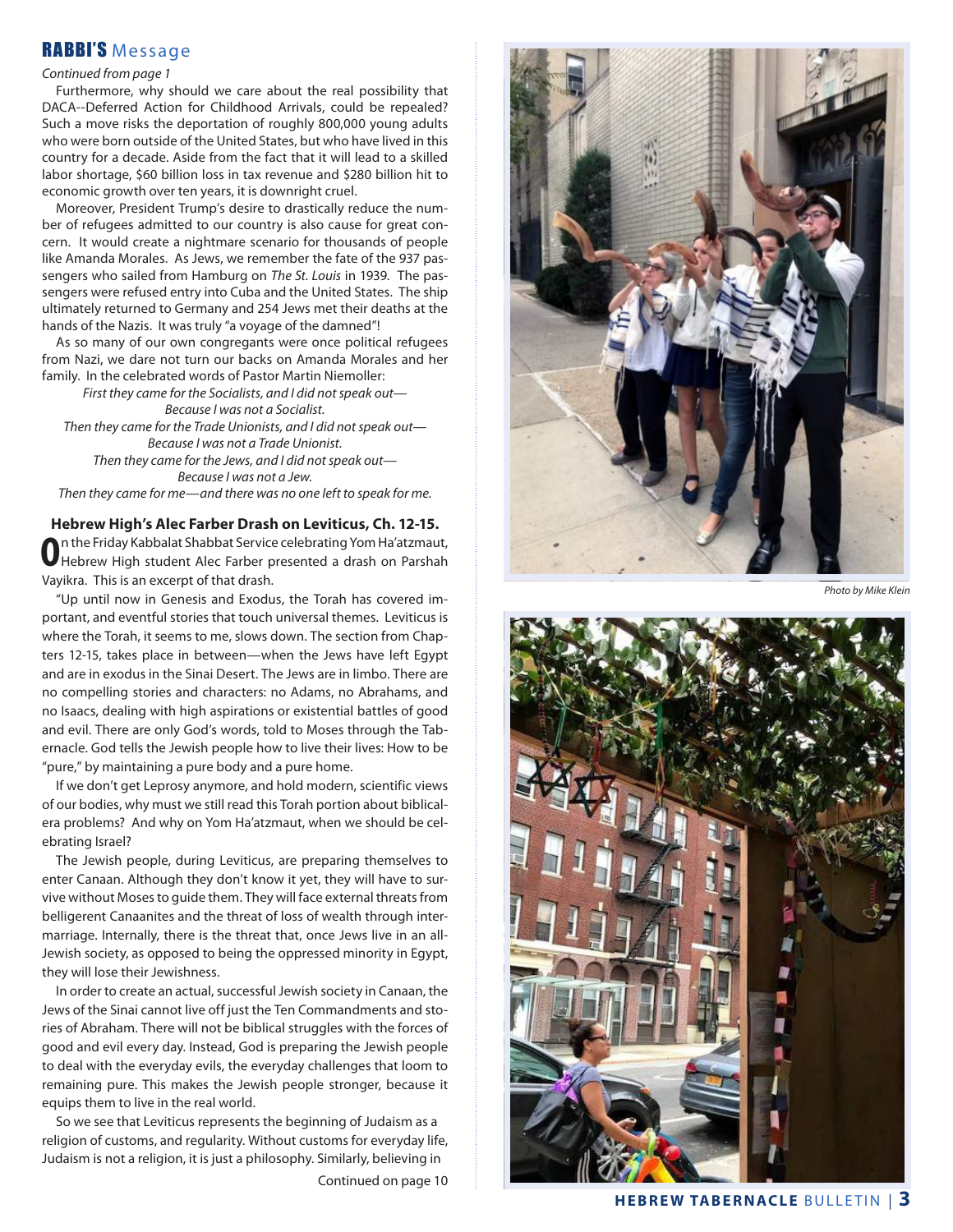# **THANK YOU**

### **WE GRATEFULLY ACKNOWLEDGE THESE RECENT CONTRIBUTIONS:**

#### **CLERGY ASSIST FUND**

*received a donation from…* Harriet Bailer Rabbi's Discretionary Fund Joel Levin & Tara Collins **Rabbit Accord Colling** Rabbi's Discretionary Fund Miriam Frank & Desma Holcomb **Rabbi's Discretionary Fund** 

#### **GENERAL FUND**

*received a donation from…*

Carl Wolf In memory of the Yahrzeit of Erna Wolf

Hebrew Tabernacle Sisterhood **Assists to cover clergy payroll costs - High Hol. Donation** Assists to cover clergy payroll costs - High Hol. Donation

 $\left( \left. \mathbf{A} \mathbf{A} \mathbf{A} \right)$ 

 Laura Altschuler In memory of our dearly departed Rita Leopold Norman & Lauren Kleiman **In memory of our dearly departed Richard Ehrenreich** In memory of our dearly departed Richard Ehrenreich Michael & Melanie Klein In memory of our dearly departed Rita Leopold Michael & Melanie Klein In memory of Richard Ehrenreich from Michael, Melanie, and Julia Klein Joseph & Joan Serrano Laufer In memory of Richard Ehrenreich and In honor of Rita Rosenthal Eve & Marvin Reinheimer Leopold In memory of our dearly departed Rita Leopold Ellen T. Reiss In memory of our dearly departed Rita Leopold Rita Rosenthal In memory of Richard Ehrenreich and Rita Leopold Vera Selig In memory of Richard Ehrenreich - A true Mensch from Ralph and Vera Selig Laura Altschuler In memory of the Yahrzeit of William Altschuler Arthur Baer **In memory of the Yahrzeit of Leonie Neuburg** In memory of the Yahrzeit of Leonie Neuburg Mrs. Harriet Bailer In memory of the Yahrzeit of Abraham Greenberg Bella Y. Bankof In memory of the Yahrzeit of William Bankoff Jeff & Marjorie Bauml In memory of the Yahrzeit of Elsa Bauml Hilda Blum In memory of the Yahrzeit of Gary Blum Helen Blumenthal In memory of the Yahrzeit of Arthur Blumenthal Leslie Deman **In memory of the Yahrzeits of Paula and Richard Deman** In memory of the Yahrzeits of Paula and Richard Deman Fred Fields In memory of the Yahrzeit of Martha Dingfelder Charles & Lilli Friedman In memory of the Yahrzeit of Arthur Friedman John & Laurie Frolich In memory of the Yahrzeit of Harry Frolich Barry & Irene Gilbert **In memory of the Yahrzeit of Ella Maier** In memory of the Yahrzeit of Ella Maier Edith Strauss Goldsmith In memory of the Yahrzeit of Kurt Strauss Goldsmith Barbara Gonzo In memory of the Yahrzeit of Sarah Dlugatch Ellen Gross In memory of the Yahrzeit of Walter Gross Michael & Della Haft In memory of the Yahrzeit of Stanley Haft Ingrid Hirsch In memory of the Yahrzeit of Gertrude & Martin Hirsch Donald J. Isler In memory of the Yahrzeit of Berta Kuba Donald J. Isler **In memory of Margot Hochberger In memory of Margot Hochberger** Gary & Malthilda Joseph **In memory of the Yahrzeit of Else Warms** In memory of the Yahrzeit of Else Warms Hannelore Noe In memory of the Yahrzeit of Martha Militzer Rafael & Susan Rishik In memory of the Yahrzeit of Jacob Rishik Rita Rosenthal In memory of the Yahrzeit of Peter Rosenthal Rita Rosenthal In memory of the Yahrzeit of Walter Rosenthal Werner & Audrie Rothschild In memory of the Yahrzeit of Dr. Siegmund Rothschild Joan & James Savitt In memory of the Yahrzeits of Martin, Elaine, & Frederic Neuburger Larry & Janice Stolzenberg In memory of the Yahrzeit of Ruth Jost Ursula Strauss In memory of the Yahrzeits of Paul Kohlmann and Paul Strauss Hermann & Georgette Gestely Teifer In memory of the Yahrzeit of Imre Gestely Kurt & Anita Vooss In memory of the Yahrzeit of Clementine Vooss Gwynne H. Wohlgemuth In memory of the Yahrzeit of Arnold A. Secunda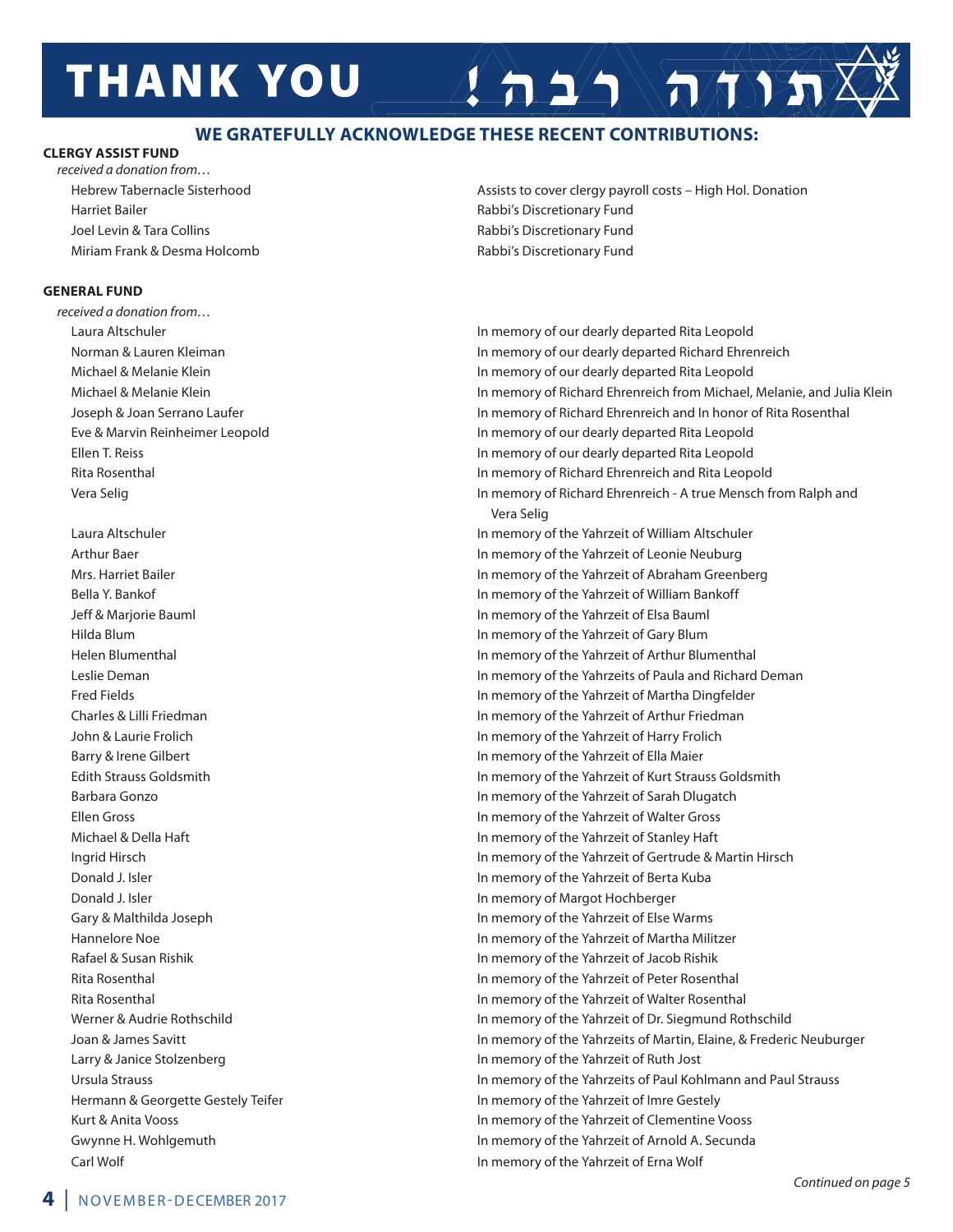# **THANK YOU**

![](_page_4_Picture_1.jpeg)

### DONATIONS

*Continued from page 4*

### **GENERAL FUND – MISC.**

*received a donation from…* Anonymous General Fund Donation

Eleanor Stein **HT Gala** 

#### **MUSIC FUND**

*received a donation from…*  Miriam Frank & Desma Holcomb **Klezmer Band Simchat Torah** Klezmer Band Simchat Torah

#### **HIGH HOLIDAYS FUNDS**

*received a donation from…* Laura Altschuler **Kollandia and Altischuler** Kol Nidre Donation Michael & Vivian Anapol Yiskor Donation Bella Y. Bankoff **Kollandia Community Community Community** Kol Nidre / Yiskor Donations Jeff & Marjorie Bauml **Kolley and State Constructs** Extending Maria Kol Nidre / Yiskor Donations Muriel Beer **Yiskor Donation**  Edoardo Bellando Kol Nidre / Yiskor Donations Nina Buchert **Yiskor Donation** Arnold S. Cohen & Lucy Kelly-Cohen Kol Nidre/Yiskor Donations Diana Douglas **National Struck Community Community** Piskor Donation Arthur Eisner Kolley and The Control of the Museum of the Kol Nidre / Yiskor Donations Charles & Lilli Friedman Kol Nidre / Yiskor Donations Lana Glaz Kol Nidre / Yiskor Donations Edith Strauss Goldsmith Kol Nidre / Yiskor Donations Mark & Rita Hamburgh **Kollah American Constructs** Kol Nidre Donation Michael & Melanie Klein Kol Nidre / Yiskor Donations Joseph & Joan Serrano Laufer **Kol Nidre / Yiskor Donations** Kol Nidre / Yiskor Donations Eve & Marvin Reinheimer Leopold **Kolley Constanting Constanting Constanting Constanting Constanting Constanting Constanting Constanting Constanting Constanting Constanting Constanting Constanting Constanting Constanting Co** Daniel R. Macht Kol Nidre / Yiskor Donations Rita Rosenthal **Kollect Rita Rosenthal** Kol Nidre / Yiskor Donations Rona Stein **No. 2008 Ronalistic Stein Stein Stein Stein Stein Stein Stein Stein Stein Stein Stein Stein Stein Stein Stein Stein Stein Stein Stein Stein Stein Stein Stein Stein Stein Stein Stein Stein Stein Stein Stein St** Margot K. Stern Kol Nidre / Yiskor Donations Gary Thalheimer **Kol Nidre / Yiskor Donations** Kol Nidre / Yiskor Donations David Townsend Kol Nidre / Yiskor Donations Kurt & Anita Vooss **Kolle Anita Vooss** Kol Nidre / Yiskor Donations Susan Weiner **Kolley and Susan Weiner Constructions** (Susan Weiner And The Material Act of Nidre / Yiskor Donations Dr. Ruth Westheimer **Kollands** Communications and Middle *Kol Nidre / Yiskor Donations* Robert Zatz **Yiskor Donation** 

 Mark & Rita Hamburgh In honor of birthdays of Muriel Vogel-Moss and Leonard Moss Eve & Marvin Reinheimer Leopold Permanently enter the name of Rita Leopold into the Book of Life, add this name to the Kaddish List Marga Marx In honor of Rita & Mark Hamburgh Frank Moshman **Donation to Temple** Anita Stern **Enter the name of Walter Stern to the Kaddish list Enter the name of Walter Stern to the Kaddish list** Gary Thalheimer Donation for the honor of Rosh Hashanah Aliyah (called to Torah)

 Miriam Frank & Desma Holcomb Yizkor Donation: in Memory of Rita Leopold Renee Toueg North Communist Communist Communist Communist Communist Communist Communist Communist Communist Co Renee Toueg **The Example 2018** Yiskor Donation: In memory of Dr. Elie Toueg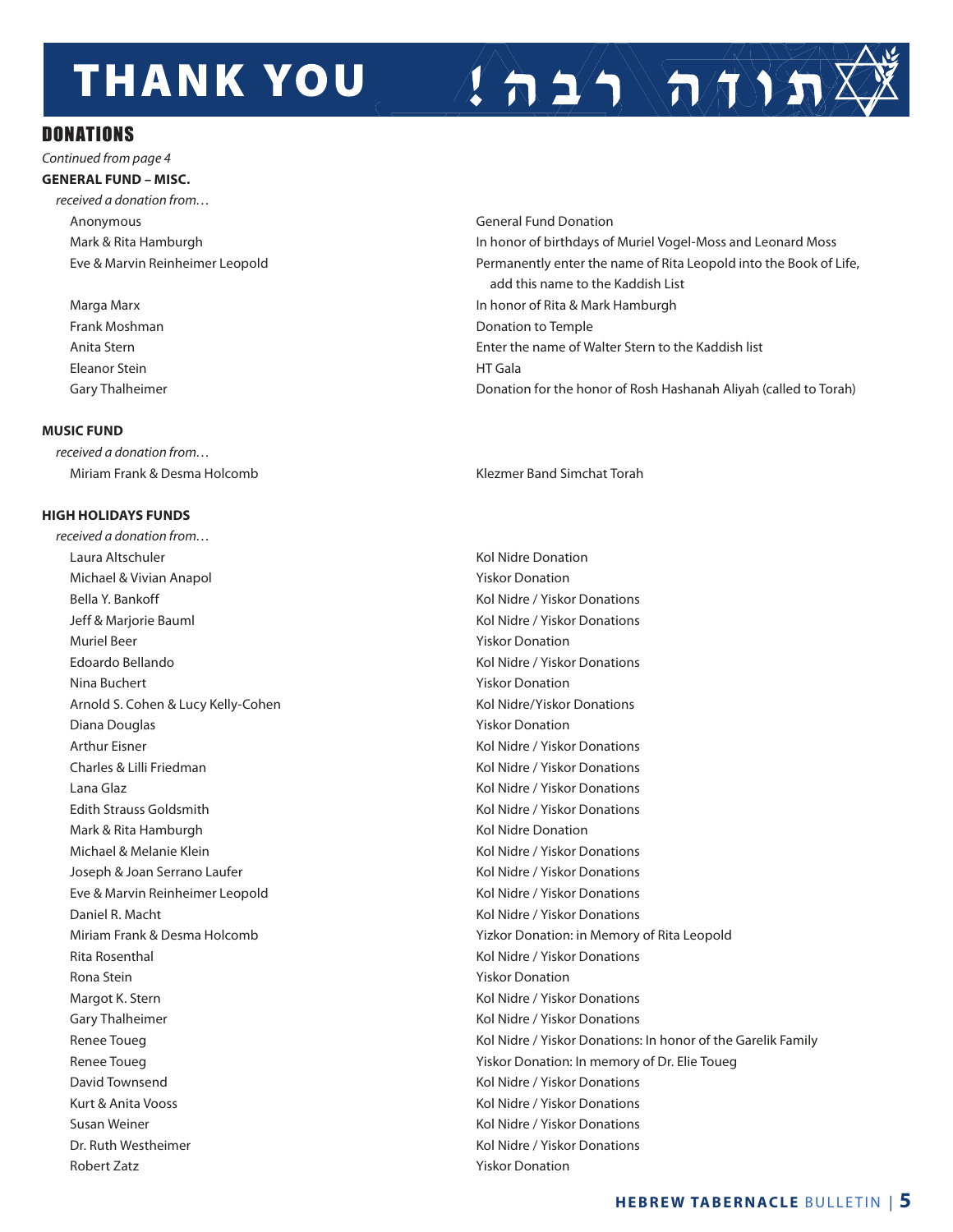**Sunday, November 19, 2017 3 pm INTERFAITH THANKSGIVING CELEBRATION and** The Hebrew Tabernacle's Armin & Estelle Gold Wing Gallery Opening of the Thanksgiving Art Exhibit on the Theme of: **ANGELS AMONG US!** 

 *Three inspiring neighbor who know how to help others move from "Me" to "We"*

![](_page_5_Picture_2.jpeg)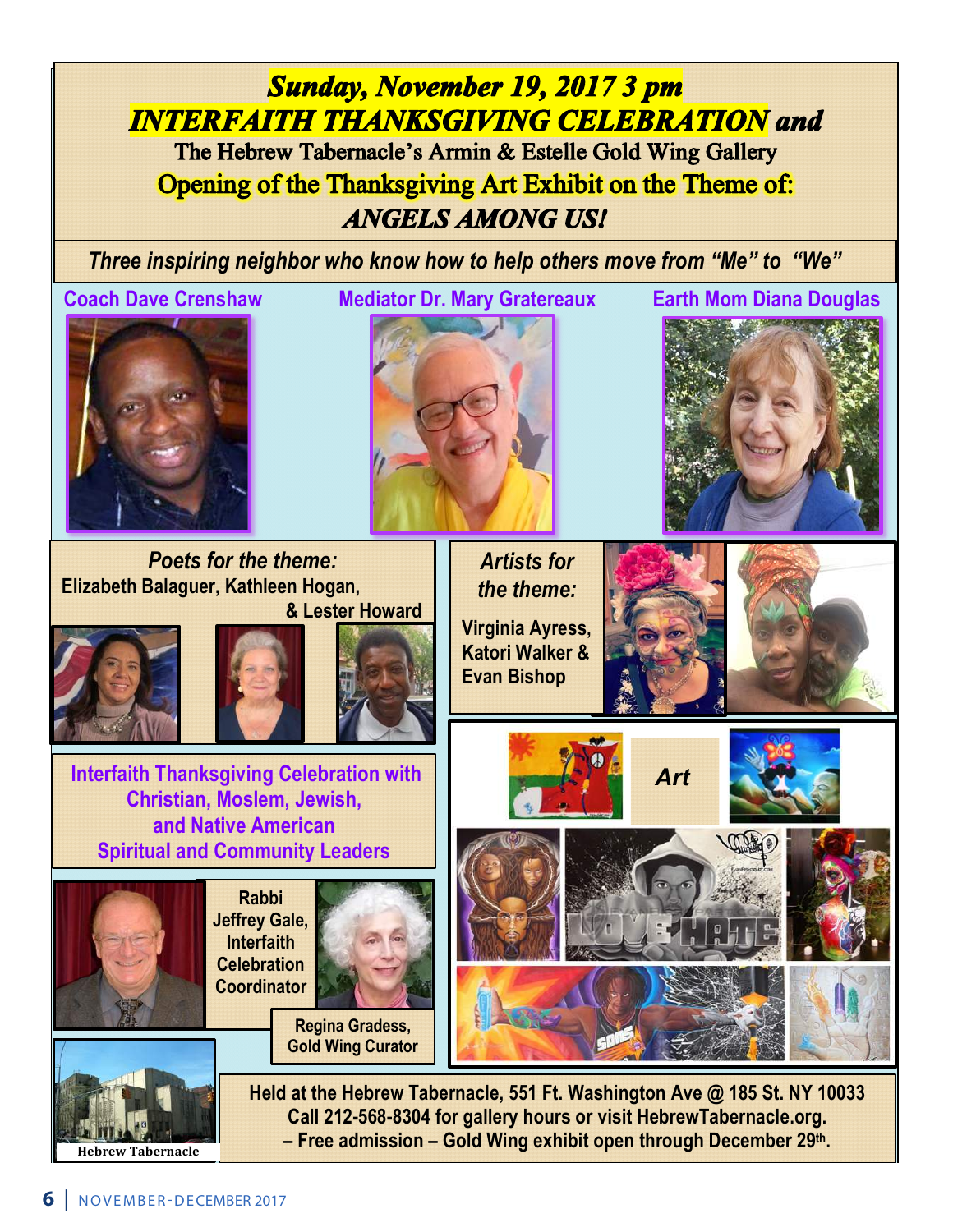#### **IN MEMORIAM**

In grateful memory of the departed whose names are taken from the records of Hebrew tabernacle and Beth am and which appear on a separate weekly Yahrzeit list. It is our minhag to read Yahrzeit names at the Shabbat services following the date. **If you would like a name read, please call the office in the preceding week**.

#### **YAHRZEIT LIST**

**November 5 – 11, 2017**

Hermann Altmann Emanuel Arnstein Isaac Bauland Ilse Bergman Siegfried Bernheim Herman Bloch Isidor Bloch Berta Choron Boris Choron Jane Collin Harry Danzig Jane Danzig Richard Deman Rosalie Englaender Viola Eschelbacher Regina Frankenberg Lily Freedman Edgar Friedberg Felix Galimir Pepi Gartner Julius Goldschmidt Helene Goldstein Ida Gordon Rudolf Grunewald Resi Hamburger Lillie Henoch Max Henoch Erich Herz Karoline Herz Samuel Herz Martin Herzfeld Sarah Herzfeld Siegbert Herzfeld David Heumann Louis Hopp Miriam Isaac Ernest Jakobsberg Max Kern Rose Kuehnrich Gerald Land Lore Lewy Rene Loeb Dr. Fred Marx Felix Marx

Walter M. Meyers Emma Michel Eugene M. Moses Cecelia Nadler Josef Nesselroth Gerhard Ollendorff Markus Oppenheim Hedy Oppenheimer Robert Ottensooser Paul Pergamenter Sarah Pergamenter Rudolph R. Pfeffer Laura Pollack Samuel D. Propper Lucie Riess Walter Robert Joel Robinson Harriet Rothschild Sol Seelig Hans Walter Sittenmann Arthur Sommer Lillian Sontheimer Jakob Spaeth Ilse Stadthagen Ida Stern Rosa Steuerman Julius Stiefel Paul Ullman Kurt Wallner Abraham Ward Fanny Weber Bernard F. Wickert Gunther Will

#### **November 12 – 18**

Fred Beer Nathan Bendheim Otto Bissinger Sylvia Dlugatch Fred Ebel Lotte Einstein Herbert Elias Joseph Elias Ricarda Clemente Elvirez Max Erman Gertrude Fleischman

Florence Friedland Fred Furnberg David Goldfarb Leah Haines Helen W. Hart Hans Hermann Marta Herz Erna B. Herzfelder Miriam Hess Bertha Hirschowitz Debra Hoberman Felice Kalfus Abraham Kestenbaum Adolph Koestler Ethel Kohon Henrietta Konig Hedi Levenback Ida Levy Lucy Loscocco Ruth R. Maier Herbert Marx Adolph Mastbaum Hede Meyerstein Corinne H. Neuburger Aaron Oppenheim Max Oppenheimer Rose Rosenthal Jack Rubinstein Lottie Sapadin Theresa Schaye Gertrude Singer Lucie Wiesengrund Mark Wolff Thekla Wolff

#### **November 19 – 25**

Abraham Arndt Julie Bachenheimer Jeannette Berger Yettchen Collin Irving Doniger Moses Edberg Allen J. Elias Morris W. Flaster Dr. Walter C. Fleck Ada Forscher Lotte Frolich Sidney Glickman Kurt Goetz Betty Gold Margot H. Heilbut Pvt. Samuel J. Heller Sidi Herzberg Jindrich Hoffman Siegfried Jonas Eric Kaufman Marie Klopfer Henry H. Kramer Ilona Lehman Bertel Lowenstein Rose Maas Dr. Ernest Marso Hugo Meininger Sussana Meyer Hansi Morbach Dr. George S. Naftulin Emmy Nathanson Hannah Neuhaus Leiser Neuman Harold Neumann Frederika Ober Sophie Phillips Jacob Rosenberg Lisel Rosenthal Lina Rubel Carl Ruwalski Katherina Schnurmacher Ernest W. Stein Thekla Strauss Phyllis Stream Margot Tannenwald Sarah Tanz David Turiel Henrietta Vogel Max Wallenstein Lilly Weil Beatrice Weinberg Elsa Weinberg Hermann Wellisch Blanche Wurzinger

#### **November 26 – December 2**

Helene Adler Joseph Adler Bertha C. Austern Ernest Bergman Frieda Berney Ruth Bloch Joseph A. Blum Ludwig Brandt Annie Charig Norman Eisner Morton Eligator Continued on page 8

**HEBREW TABERNACLE** BULLETIN | **7**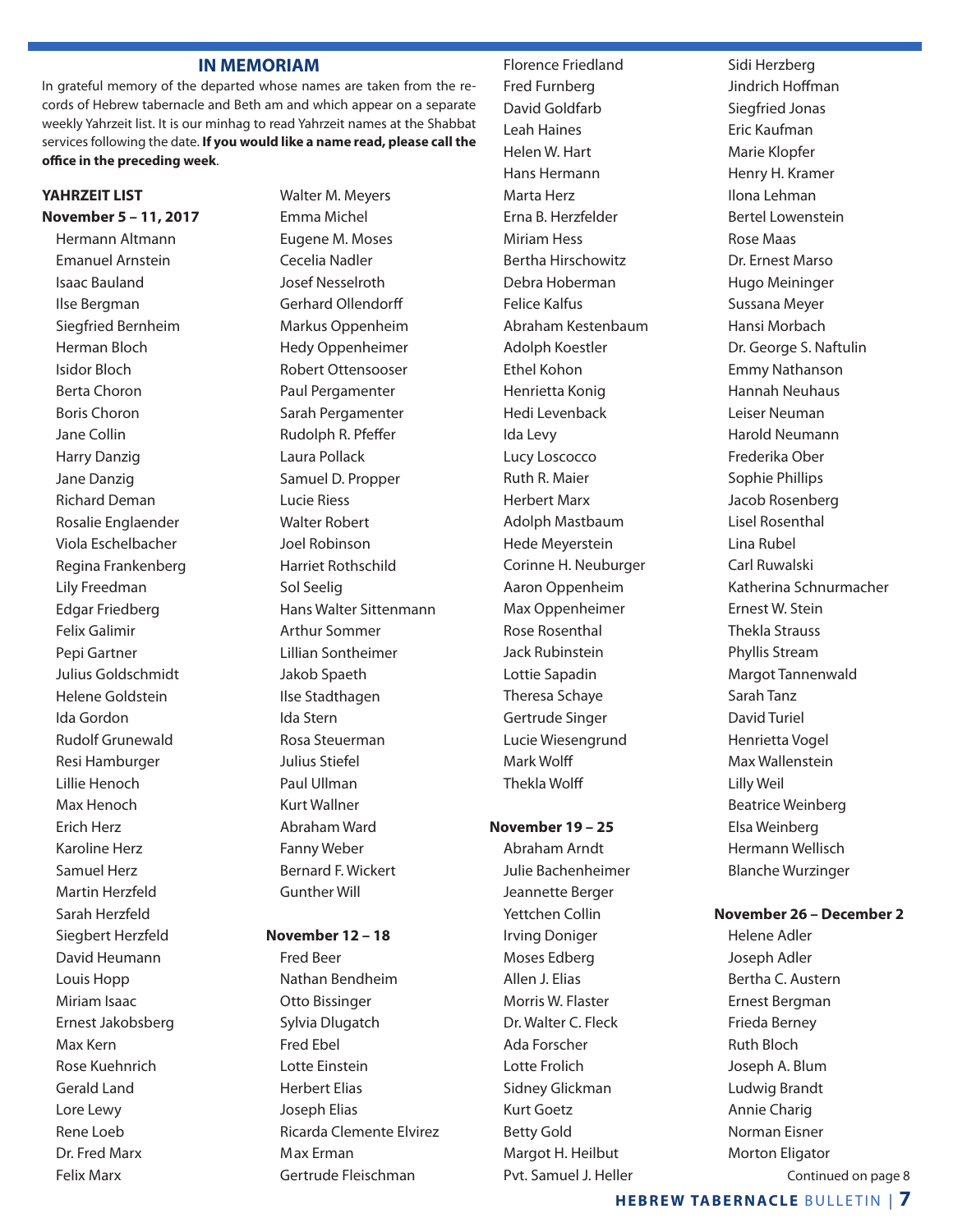#### **YAHRZEIT LIST**

*Continued from page 7* Susanne Erman Anna Fein Rae Fiber Ilse Flehinger Max Fried Ida Friedland Rose Glantz Gerry Goldberg Irving Goldman Curt S. Goldsmith Isidor Guggenheim Grete Habermann Manfred Hahn Justin Hanau Nettie Hausman Samuel Kestenbaum Julie Koerpel Samuel Levy Bernard S. Lowenthal Fred Luft Emil Mandel Charles Meyer Betty Myerson Rose Nadelman Frances Pulsifer George Rawle Martha Reiter Gershon Remiz Fannie Rind Rose Rosenfeld Hugo Sander Susan Berger Schack Ernest Schmidt Ingeborg Schorsch Willy Schwab Dorothy Schwartz Ilse Seelig Jacob Stern Mollie Stutz Richard Weis Max Westheimer Jacob Wielar Markus Wollner

#### **December 3 – 9**

Irving Axelrad Ruth Baer Werner Bauer Sofie Baumgart Sophie Berger Bertha Bertheim Walter Biermann Emmy Blankenstein Moritz Blumenthal Ilse Brodman Ann Callman Gus Einstein Fanny English Erich S. Federmann Meloni Frank Walter Frank Abraham Heilbronn Bruno Herz Friedel Heynemann Amalia Hirschfeld Ella Jacobs Paul S. Jonas Rochel Greenberg Kleiner Pauline Koy Adolf Lachmann Walter F. Lebrecht Grete Lehmann Alfred Levy Sarah Lewis Max Lexandrowitsch Henry Lipkin Hugo Meier Jenny Meier Dr. Solomon Perlroth Honora Reiss Samuel Rind Jeanne Rubinstein Benjamin L. Saloshin Selma Sarner Irma Scharf Bertha Schwab Samuel Sollender Harry Solow Ann Sonnenfeld Hanna Stern Louis Strauss Abram A. Weigert Herman Weiler Minnie Wolff Hedwig Wollner

#### **December 10 – 16**

Bella Adelman Emma Arndt Lina Arndt Amelia Cohen Henry L. Cohen Ronald Cronin Maxim Decoin

Moses Dittmann Erna Englander Oscar Englander Aaron Friedland Lea Goettinger Martin Goldman William Haberman Ruth Heinecke Emma Katz Joseph Kavaler Rita Eulau Kern Hedy Klinger Martha Kohlmann Jamie Kohn Max Levine Nanni Loeb Paula Marx Fred Meyer Ottilie Meyer Ernest Michel Rosa Michel Rodolfo Neustadt Erna Nussbaum Moses Ottenheimer Dakota Pite Dr. Maurice Rashbaum Mamie Rosenfeld Oscar Rosenthal Tillie Schwartz Julius Seligsberg Rudy Steinhardt Dr. Alfred Strauss Dr. Justin Strauss Fay Sturman Julius Ullmann Henry Wallach Aaron Weigert Morris Weigert Dr. Walter Weil Jakob Weinheim Dennis H. Wolf

#### **December 17- 23**

Muriel Baar Lottie Bachenheimer Mimi Bachrach Herman Benjamin Lucie Bergmann Sophia Block Franziska Boas Bessie Braunstein Joan Brennan Ellen Clipper

Rita Cohn Nathan Eckstein Hilde Englander Ira Eulau Marx Finstone Thekla Frank Hedy Ginzburg Julius Gold Anne M. Greenbaum Sydelle Greenhut Frida Hecht Julius Heilbronn Paul Heinecke Jacob Isaacs Adolf Israel Arthur Jacoby Leopold Jourdan Esther Klein Rose Lauer Emilie Lowenstein Lee Luft Bertha Orchard Metzner Valerie Muetz Fanny Neumann Armin Oppe Rabbi Jacob Polish Gerde Pollack Charles Rosenfeld Siegfried Rosenthal Otto Rubel Jean Rubinsky Philip Sandler Elmer Sapadin Kurt Schickler Bella Schnitzler Herbert Schwartz Tillie L. Schwartz Lillie Sink Max Smerka Shari Solow Leo Steindler Bertha Weikersheimer Frieda Winter Henry Wolf Regina Wolf

#### **December 24 – 30**

Lea Allweil Ruth Baer Margot Baumgart Gisela Beer Alfred Besser Continued on page 9

**8** | NOVEMBER-DECEMBER 2017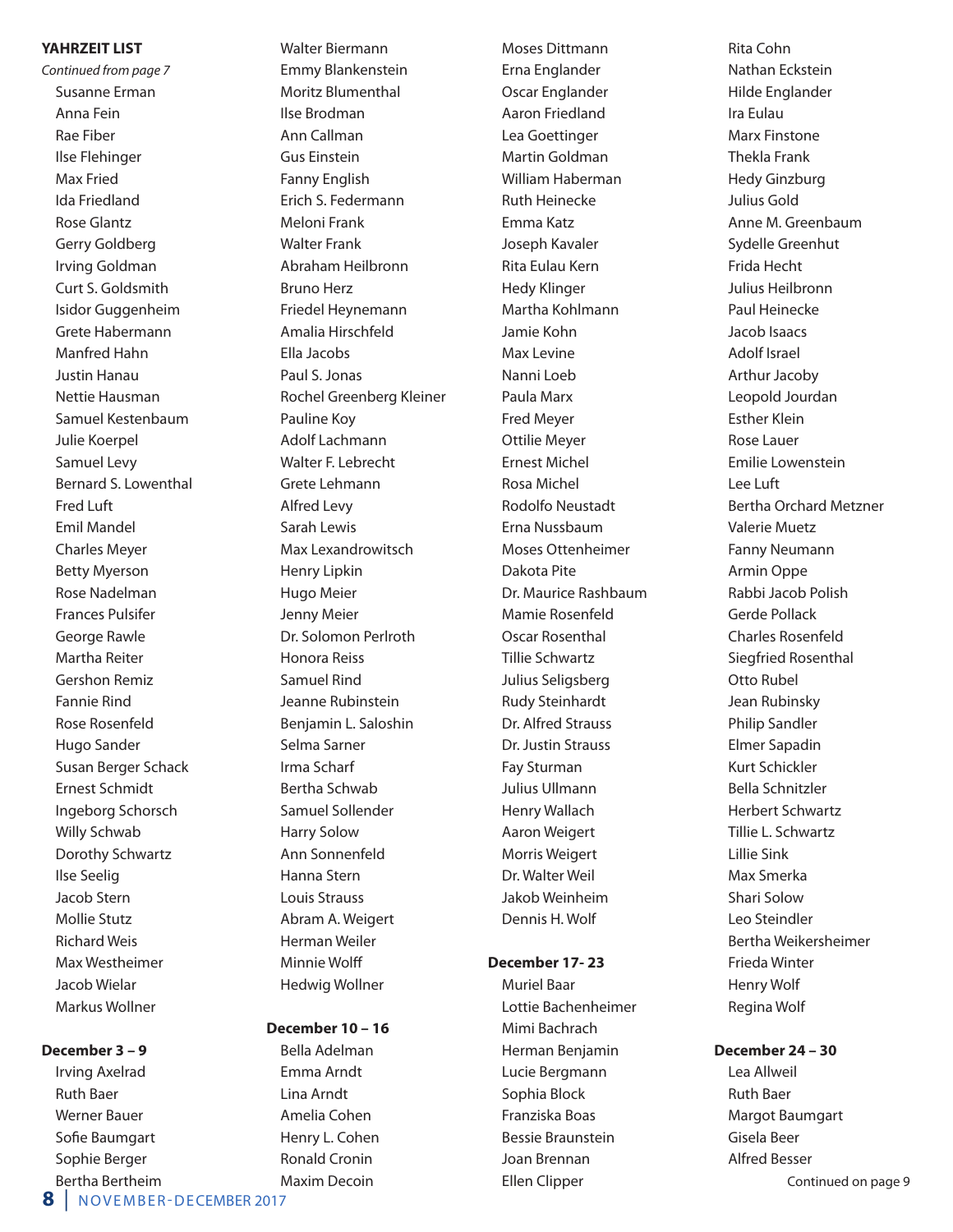#### **YAHRZEIT LIST**

*Continued from page 8* Walter Blankfort Herta Bloch Esther Blum Dr. Maria Blume Julius Bock Peter Brandt Margaret Breitbarth Michael Breshaw Isidore Brown Sarah Dessauer Herman Engel Mildred Engel Charles Eppstein Victor Feibelman Julius Feist Herta Fleck Simon Fleishman Rose Forscher Hilda Fuld Bianca Geist Walter Goldstrom Simon M. Greene Emma Gutmann Martin Haas Bruno Heart Robert Hyman Sophie Israel Laura Karlsruher Doris Karp Berti Katz

Alice Kingsley Siddy Krisch Mascha Kupfer Paula Laubheim Bertha Laufer Martha Levy Dr. Richard Lewin Bernard Lewis Leon Loeb Max Marx Hans Militzer Anna Neubrunn Ruth Neumann Otto Nothmann Dr. Ulrich Ollendorff Frieda Oppenheimer Mina Oppenheimer Oskar Pomper Elsa Poortje Edward Preis Jacob S. Rosen Jeanette Elfriede Rosenwald Carrie Samuels Barbara Scholler Rose Schulman Ilse Selowsky Julius Silberstein Werner Simon Morris Sokolowski Gerald Solomon Lena Spector Erna Strauss

Florence Tanenzaph Carrie Weil Max H. Weinberg Alice Weissman Rosel Wodowski Monroe Wohlgemuth Herta Wollner

**December 31 2017 – January 6, 2018**

Margarete Adler Nathan Thomas Austern Warner Baer Gertrude Bloch Fred Bodenheimer Lucy P. Cahn Rochelle Cantor Sofie Cohen Caesar Cohn Ernst Damitt Jacob Dessauer Kurt Elias Emma Eschelbacher Nora Frajer Leonard Friedland Grigori Glaz Inge Goodkind Bina Hamburger Frieda Hamburger-Schmer Daniel Hamelburger Sidney Hausman Theresa Heiman Aaron Jacobs

Alice Katz Arthur L. King Charles Kluge Shirley Lesser Tillie Sneudaira Lesser Jennie S. Levy Leon Lewin Pauline Morris Alfred Mortge Morris Newman Henry Oestreicher Jacob Oppenheimer Ella Reiner Elizabeth Rich Dagmar Rosenbaum Ascher Rosenbluth Susan Rosenfeld Sophia Ross Anna Saul Julius Schloss Belle Schoenwetter Therese Schwarz Gumpert Seide William Seideman Rose Silverman Minna Sommer Zita Stern Sonder Max Steinberg Alice Stern-Peters Martin Thalheimer Selma Tobias Leopold Ullman

![](_page_8_Picture_7.jpeg)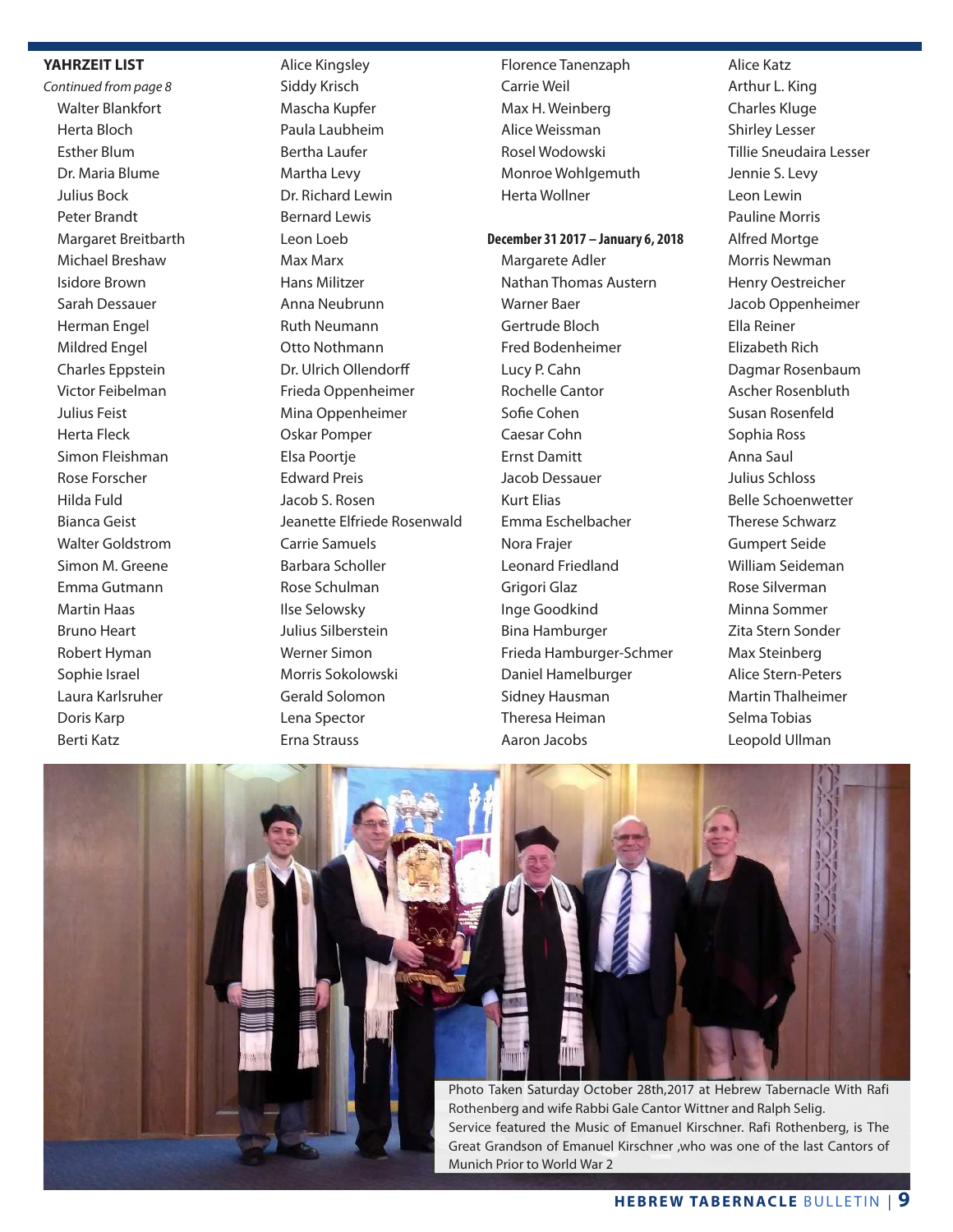![](_page_9_Picture_0.jpeg)

# Julia Klein Bat Mitzvah December 16, 2017

**J**ulia was born in New York City and has been going to the Hebrew baby<br>Tabernacle on a regular basis ever since she had her Hebrew baby ulia was born in New York City and has been going to the Hebrew naming ceremony, "Yehudis Gavriella". Since then she has been very active in synagogue life. Julia has attended Hebrew School since Kita Aleph and will be enrolling in Hebrew High School next semester. She has participated in baking Hamantaschen for Purim, decorating the Sukkah, volunteering for the annual Rummage Sale and Purim Carnival and lending a hand with Tot Shabbat. For the last two years, she has been a member of the HT Shofar Choir during the High Holidays and has also assisted her dad with synagogue projects such as planting bulbs around the perimeter of the building and helping to clean up at events.

Julia is currently in the 8th grade at PS / IS 187, The Hudson Cliff School, which she has been attending since pre-K. She has been very active there as well. She has participated in the choir and musicals and has been in the school productions of "Annie" and "The Lion King." Julia will be auditioning for this year's production "High School Musical." Julia has staged an awesome solo singing performance in the talent show, is learning how to play the clarinet and has made the Dean's and Honors list.

Julia has done a fair amount of traveling. She has been to the United Kingdom on several occasions, Israel, Norway, Denmark, Sweden and frequently travels to Florida. Being an outgoing person, Julia has many international friends. Some of them will be attending her Bat Mitzvah. Julia has been going to day camp for several summers but last year was her first time at the sleep away camp at Crane Lake. She had such a great time, while also learning more about being Jewish, that she plans on returning next summer.

Besides traveling, her interests are wide and varied. She is an excellent swimmer, loves to write, draw, sing, dance, ice skate, play basketball, ride her bike and hang out with her friends. She also volunteers with the Friends of Fort Tryon Park and is a Girl Scout. She is a recent graduate of the Barbizon School for Acting and Modeling and is preparing for auditions. Julia is very family oriented and likes hanging out with her big brother and sister and her cousins. She enjoys doing many activities with her mom and dad such as dining out, exploring the city, going to concerts, shows and movies and also spending fun days down in Asbury Park, NJ. To quote Julia, "I can't believe I'm getting Bat Mitzvahed! Now I start a new chapter in my life. It will be tough but there are always amazing moments as you move on."

![](_page_9_Picture_6.jpeg)

### SAVE THE DATE

**for our Annual Rummage Sale**

**Seeking Volunteers to Make this a Succe\$\$ This year's annual Rummage Sale will be held on Sunday, N<br>
<b>This year's and Monday, November 13 from 10 am to 4 pm.** This year's annual **Rummage Sale** will be held on **Sunday, Novem-**

Clean out your closets and cabinets, ask neighbors for their gently used items and share this information with your friends and community. The Rummage Sale is one of the Hebrew Tabernacle's largest fund-raisers and we so need the funds!

We accept donations of housewares, furniture, software, CD's, DVD's, books, toys, games, artwork, jewelry, linen, handbags, and children's clothing. All items must be in good working order and in saleable condition. You may bring in donations during regular office hours but please call ahead at 212 568-8304 to confirm.

Our Corner Café will be open again. We gladly accept donations of fresh baked brownies, muffins, cookies, bread, etc. that can be dropped off the mornings of the sale. The delicious aromas wafting from these treats encourage shoppers to stay longer and buy more!

As always we beseech your help! Volunteers are needed prior to the Sale for sorting, pricing and setting up. Each day of the sale floorwalkers, concessionaires, cashiers, and baggers are needed. Please contact Mike or I and let us know your availability.

Thank you in advance for your help and support. Rose Ellen Neidish & Mike Klein , *Co-Chairs*

## Raising and Decorating the Sukkah Together

**T**en volunteers from Tabernacle and Beth Am and synagogue building staff had the sukkah up by lunchtime. Lush foliage including holly and laurel was laid across the bamboo slats. "We were chucking great big bushes up there," said member John Authers and his three children. Meanwhile, eight Hebrew School students and their parents made paper chains, pipe cleaner creatures, Tikkun Olam ribbons and painted Popsicle-stick Stars of David, which adorned the interior. The sukkah, lit by a lamp from inside the storage room, was well used all week long.

#### **ALEC FARBER**

#### *Continued from page 3*

"the idea" of Israel doesn't build kibbutzim, or drain swamps, or establish borders, or guarantee human rights to all Israelis. The Torah acknowledges the world of leprosy and disease, and the Talmud doesn't try to be above politics and daily challenges. We are lucky to be part of a religion that recognizes the struggles of daily life, which are usually a step lower in intensity than those of Noah and Abraham.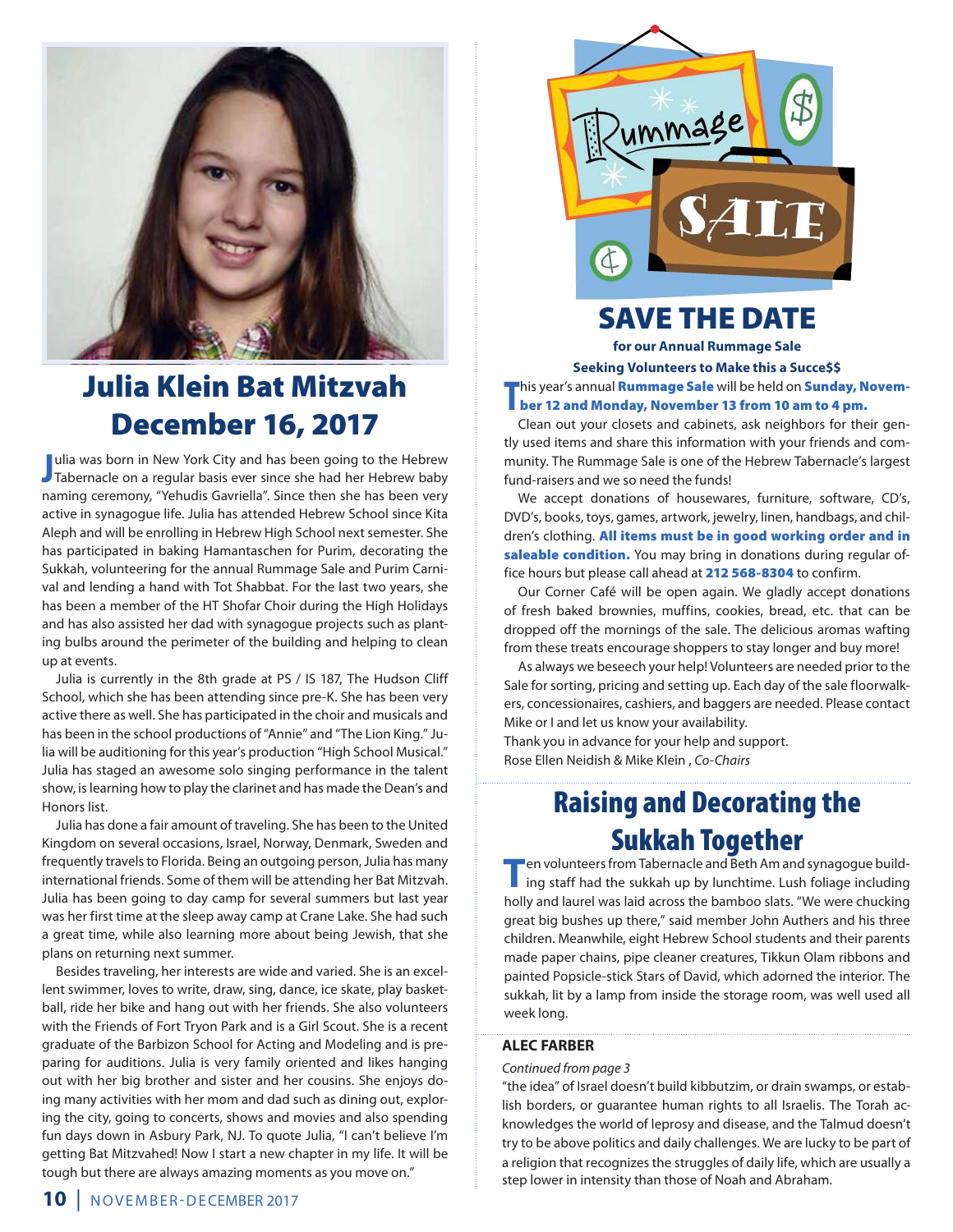### High Holidays for People of All Ages

**S**tudent Cantor Robbie Wittner's warm baritone combined for a second year with Rabbi Jeffrey Gale's deep bass throughout the High Holiday services. This year, they were accompanied by organist David Shuler and a stunning four-person choir. The well-chosen singers, with just one voice to each part, delivered beautifully clear harmonies. Best heard from the mezzanine seats in back, they reminded all how music can help us to focus on prayers rather than be a performance.

While all Aliyah's are honors, the entire congregation was honored to see Rita Rosenthal, 106, Hebrew Tabernacle's oldest member recite the blessings before reading the Torah on the first day of Rosh Hashanah. A Holocaust survivor and proud grandmother, Rita agreed to move her Aliyah up from Yom Kippur to take the place of a congregant who was ill. She did insist on having two handsome escorts, the Glass brothers, who were spending the holidays with their parents.

Hebrew Tabernacle was blessed by a phalanx of shofar blowers. Leader Miriam Frank has taught a new generation to blow the shofar – and directed much-needed business to Westside Judaica in the process. Miriam and three teens – Alec Farber, Andie Authers, and 12-yearold Julia Klein, form the Shofarellas. With more rams horns than found in many herds, the players sustained the 30-blast shofar service with

## Family Camp Guitar Service

**T**he sounds of Bob Marley and campfire prayers filled our first Friday night Family Shabbat of the season on October 5, which focused on Crane Lake Camp. Brett Hausler, assistant director of, the Reform camp in West Stockbridge, Mass and his guitar led a fresh Kabbalat Shabbat service, which linked Marley's "Redemption Song" to our own prayers for redemption.

Four students from our community spoke about their weeks away from screens and their families, and what drew them together and toward a new sense of peace. Each bonded with their bunkmates after moving as a group through a daylong concatenation of meals, prayers, swimming, hiking, bunk tidying, art, Israeli dancing and sports including soccer, rugby and lacrosse.

 Jasper Saar, 15, who went for the sports, sports and more sports, was surprised to discover a religious identity in his fourth and final year at the camp. Julia Klein said Crane Lake's warm waters and abundant inflatables felt like a second home, giving her space to recreate herself the summer before her bat mitzvah. Ellie Levin, age 11, did a great impression of her mother asking if her daughter was SURE about going to a sleepaway camp that she knew about only through Brett's talk a year ago and a cool, freebie pencil. Once there, Ellie described feeling centered in a way she had not thought possible, and even managed to limit her showering close to the three-minute rule. And 8-year-old Josie Levin, an unabashed public speaker, said she "had no complaints, and that's saying something."

Hausler also spoke about Union of Reform Judaism's other camps,

koach. Afterwards, Tabernacle hosted its 2<sup>nd</sup> Rosh Hashanah potluck meal in the community room of Castle Village and on the lawn, where children picnicked and played.

Rabbi Gale's daughter, Leanne, left her studies at Yale Law School to read the haftarah on the second day of Rosh Hashanah. The passage talks about G-d's everlasting love for the people of Israel, and how its exiles will be gathered in future. The last verse speaks of the beloved Ephraim, who stands for the children of Israel, and follows the day's attempts to have G-d remember us in a positive light on Yom Kippur. Several Hebrew School parents also led readings during each service.

Our new president Joan Laufer made the synagogue's annual appeal sweet, asking that those in the audience join us, as members, for Shabbat services, and in supporting the congregation. The somber atmosphere of Yom Kippur was lightened by our service for families in the afternoon. Normally hoarse from singing for so long without water, our clergy had clear voices for this session, which led into the Ne'ilah and Havdalah services.

Giant thanks to all those who made the services possible by volunteering to welcome visitors, hand out prayer books, take tickets, collect donations, to serve refreshments and to tidy afterward.

the larger and older Camp Eisner in Great Barrington, Mass., and the new Six Points Sci-Tech camp for those who desire a more academic summer. Camp scholarships are available through the URJ and the Rabbi's Discretionary Fund for the children of Tabernacle members.

# Social Action –

Praying with Guatemalan Immigrant Amanda Morales **O**n September 6, Rabbi Gale led a brief prayer service inside the sanctuary of the Holyrood Episcopal Church where Amanda Morales has taken sanctuary with her three children. Members of Tabernacle, including President Joan Laufer, Regina Gradess, Denny Kelk and Fredy Seidel spoke to Amanda of their family's experiences of the Holocaust and how strongly they feel about protecting immigrants today from discrimination, arrest and deportation to a dangerous country. Morton Orentlicher and Harriet Bailer gave warm personal greetings and our commitment of solidarity. Sara Silver shared her personal and professional experiences in Guatemala and Mexico and her pledge to be as welcoming to this Guatemalan family, as Guatemalan and Mexican families had been to her. Desma Holcomb highlighted the part of the service that called for "freeing the captive" and her hope that Amanda may win true freedom at the end of this period of sanctuary. Hebrew Tabernacle is part of a network of Northern Manhattan Clergy who are working together on this case as well as on the upcoming Interfaith Thanksgiving Celebration on Nov. 19.